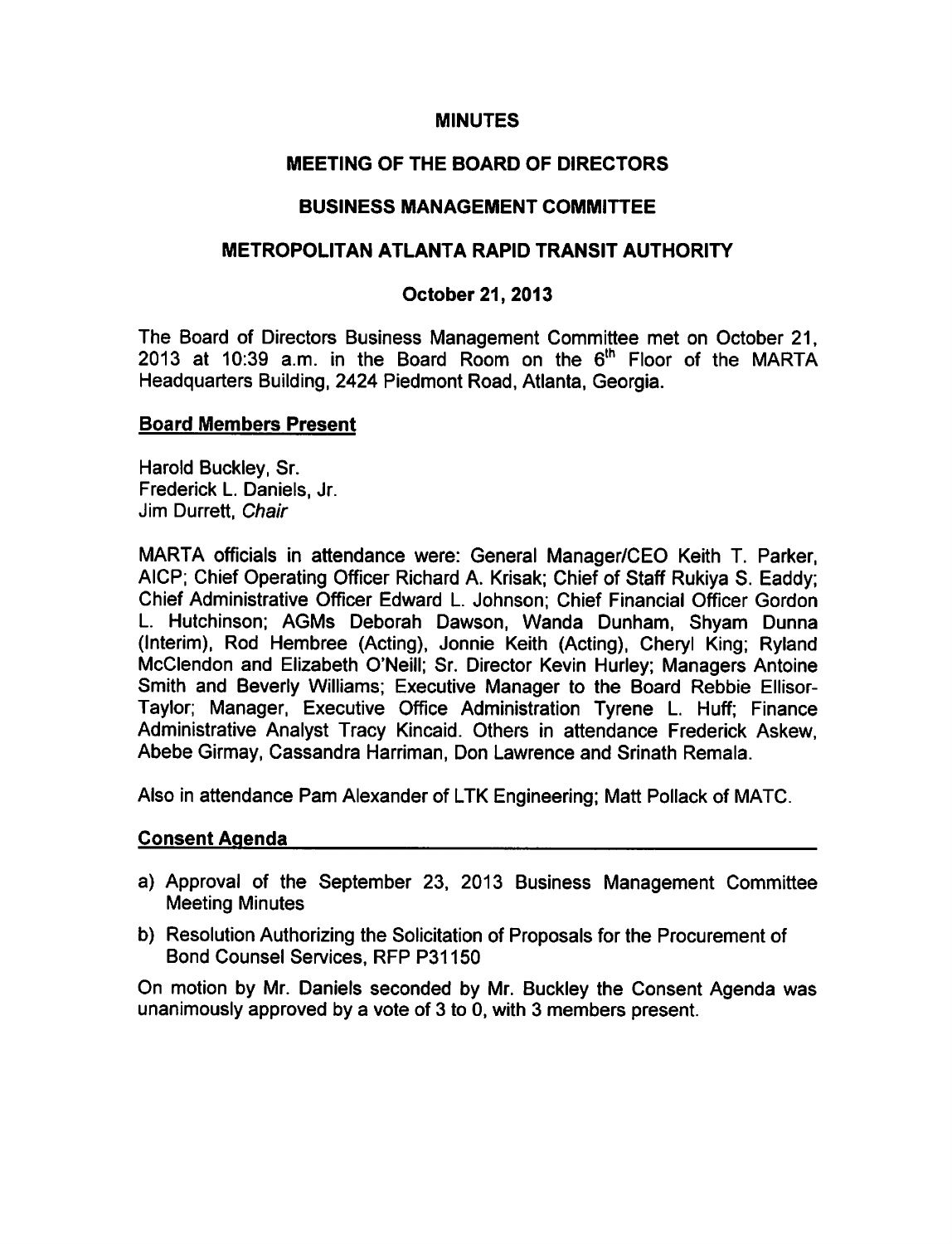## Individual Agenda

## Briefing - August Year-to-Date FY 2014 Budget Variance Analysis

Mr. Hutchinson briefed the Committee on the August Year-to-Date (YTD) FY 2014 Budget Variance Analysis.

Overview August 2013

- During the month of August, total net revenues were \$2.2M or 6.7% greater than budget (favorable) due to a favorable variance of \$2.5M in Title Ad Valorem Tax
- Also during the month, total net expenses were \$4.5M or 12.2% less than budget (favorable) due primarily to:
	- 1) a favorable variance of \$1.5M or 8.0% in Salaries & Wages due to vacancies
	- 2) a favorable variance of \$1.4M or 12.5% in Benefits primarily attributed to workers compensation losses, vacancies and pensions being less than planned
	- 3) a favorable variance of \$1.2M or 26.3% in Capital Charges due to more capital employees being hired as well as more full time employees charging to capital

### Year-to-Date Operating Revenues

- On an August year-to-date-basis, actual Revenues were favorable by \$1.2M or 1.8%
- Of this amount, Title Ad Valorem Tax was favorable by \$2.5M; this favorable variance was offset by Sales Tax Revenue of \$1 2M or 4.2% due to under-performing relative to plan on an August YTD basis as forecasted by the Georgia State Economic Forecasting Center

## Year-to-Date Budget vs. Actual Expense Performance

On an August year-to-date basis, net operating budget expenses were under budget (favorable) by \$10.1M or 14.0% primarily due to the combined effects of the following: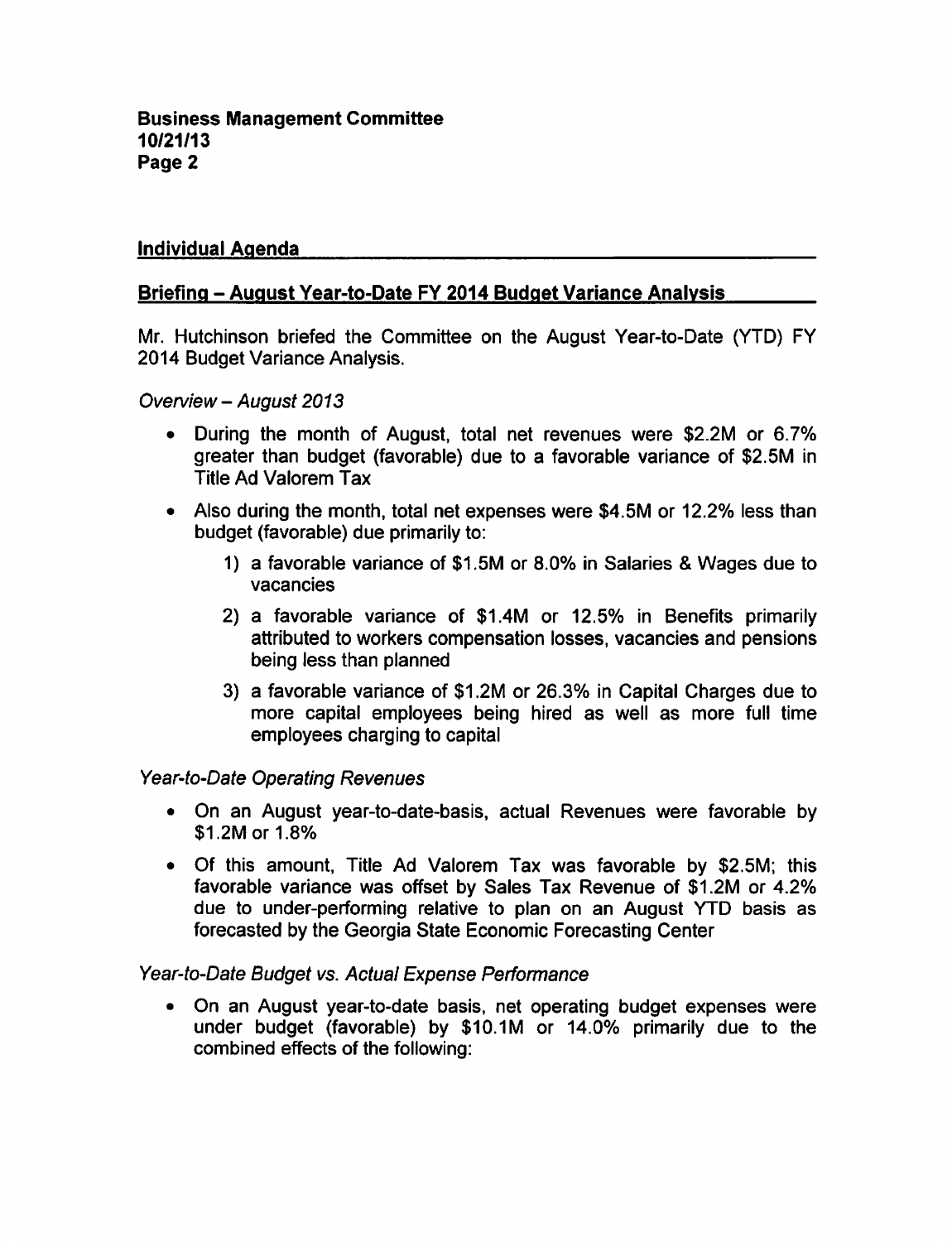- Salaries & Wages were favorable by \$3.6M or 9.8% on an August year-todate basis  $-$  this positive variance was primarily due to net vacancies in a variety of positions throughout the agency
- Overtime Expenses were \$0.8M or 19.7% over budget which is an offsetting impact of the vacancies
- Benefits were under budget by \$3.2M or 14.7% primarily due to vacancies as well as workers comp losses and pensions being less than planned
- Contractual Services were \$1.7M or 30.7% under budget due to favorable variances in the non-IBM license fee, management consultants and maintenance service-fare collection equipment accounts due to timing differences
- CNG Fuel was right on target; however, though fewer miles and dekatherms were consumed the savings was offset by the higher unit cost
- Diesel Fuel was \$0.2M or 9.6% under budget due to running fewer miles than planned
- Other Materials & Supplies were favorable by \$0.2M or 4.6% due primarily to Breeze card inventory not being expensed as scheduled due to a timing difference
- Other Non-Labor charges were \$1.1M or 18.9% under budget due primarily to a timing difference in anticipated payouts associated with injury claims and telephone charges
- Capital charges were favorable at \$0.9M or 9.4% under budget

## Sales Tax Subsidy

- The Year-to-Date actual Net Operating Surplus of \$5.9M requires a sales tax subsidy of 39.2% which is favorable to the budget
- The Annual Budgeted Sales Tax Subsidy is 58.2%

## August FY 2014 Performance

- Operating Revenue and Expenses are off to a good start for the Fiscal Year
- August Combined Ridership was stronger than July and better than planned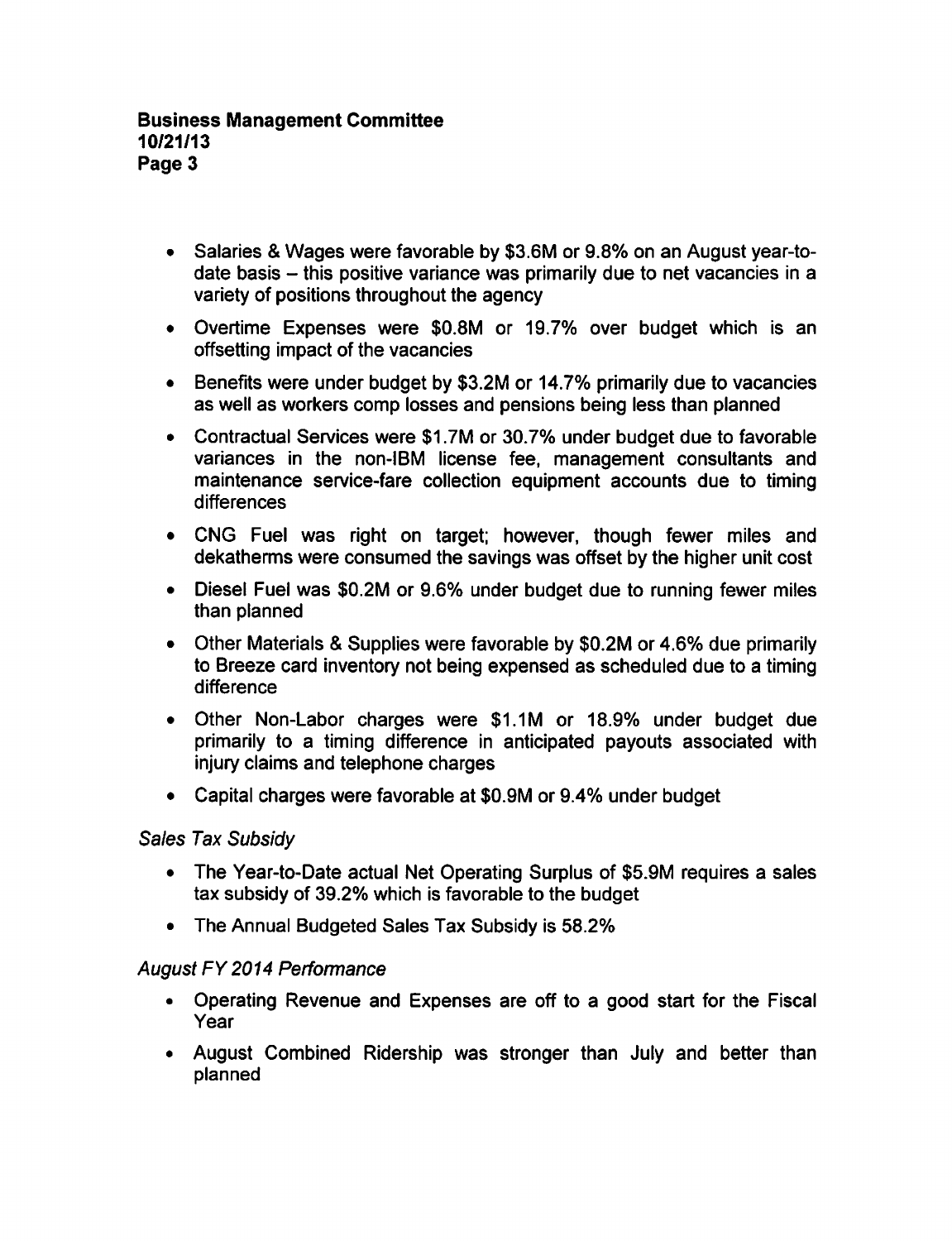- Bus On-Time Performance (OTP) was encouraging in July but saw slippage in August - this will require continued focus
- Bus Mean Distance Between Failure management has issued a program to address maintenance; new buses will soon replace the aged fleet
- Safety & Security targets were not met for the month

Mr. Buckley asked about the contributing factors to the Crime Rate. He said the Authority was very close to target in July.

Mr. Hutchinson said MARTA's "See & Say" app may have increased the rate due to the reporting of minor incidents that may have gone unreported in the past.

Mr. Durrett said he has received feedback from patrons that they perceive things safer on MARTA with the increased police visibility and the "See & Say" app.

Mr. Buckley said he would like to hear more about Mobility On-Time Performance at the next Committee meeting.

Mr. Hutchinson said the General Manager has implemented monthly performance reviews to address underperforming KPIs - this cannot be tackled by one department.

Mr. Daniels said it is good to hear that it is a team effort.

## Technology Update

Mr. Dunna briefed the Committee on the transformation underway in the Technology Department.

**Objectives** 

- Assess where we are and where we need to be related to Technology
- Align Technology resources to business needs
- Improve
	- On-going operations and delivery to internal customer and to the riding public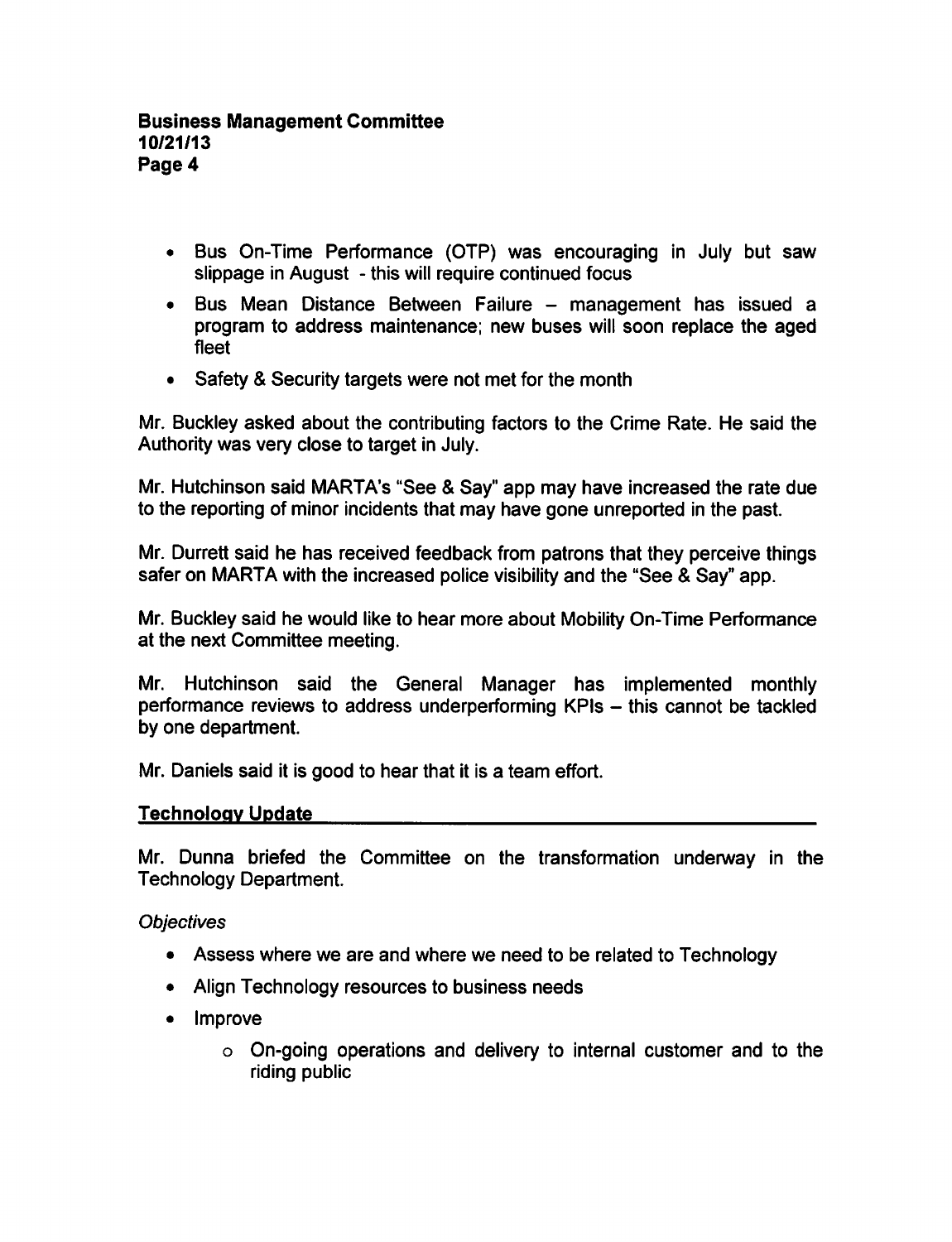- MARTA's financial viability by reducing Technology capital and operating costs where feasible
- Innovations

# Assessment of Technology

- Financials
	- Very heavy reliance on external contractors
	- o Increased spending on Technology
	- Equipment, software and maintenance agreements not deployed
- Daily Operations
	- Regular IT failures
	- No data backup or End-of-Year processing in years
	- Lack of proper test environments
	- o Standard Operating Procedures (SOPs) need to be developed
	- No IT performance benchmarking
- Employees
	- $\circ$  Current IT organization is structured inefficiently
	- Low morale with Technology staff

# Solutions Approach

- Financials
	- Size technology spending with project prioritization
	- Deploy or dispose what has been purchased already
- Daily Operations
	- Stabilize technology infrastructure and systems to reduce and prevent regular failures
	- $\circ$  Implement a comprehensive backup strategy for Authority's data
	- o Implement test environments for major systems
	- Develop SOPs and Service Level Agreements (SLAs) for improved and timely delivery of technology services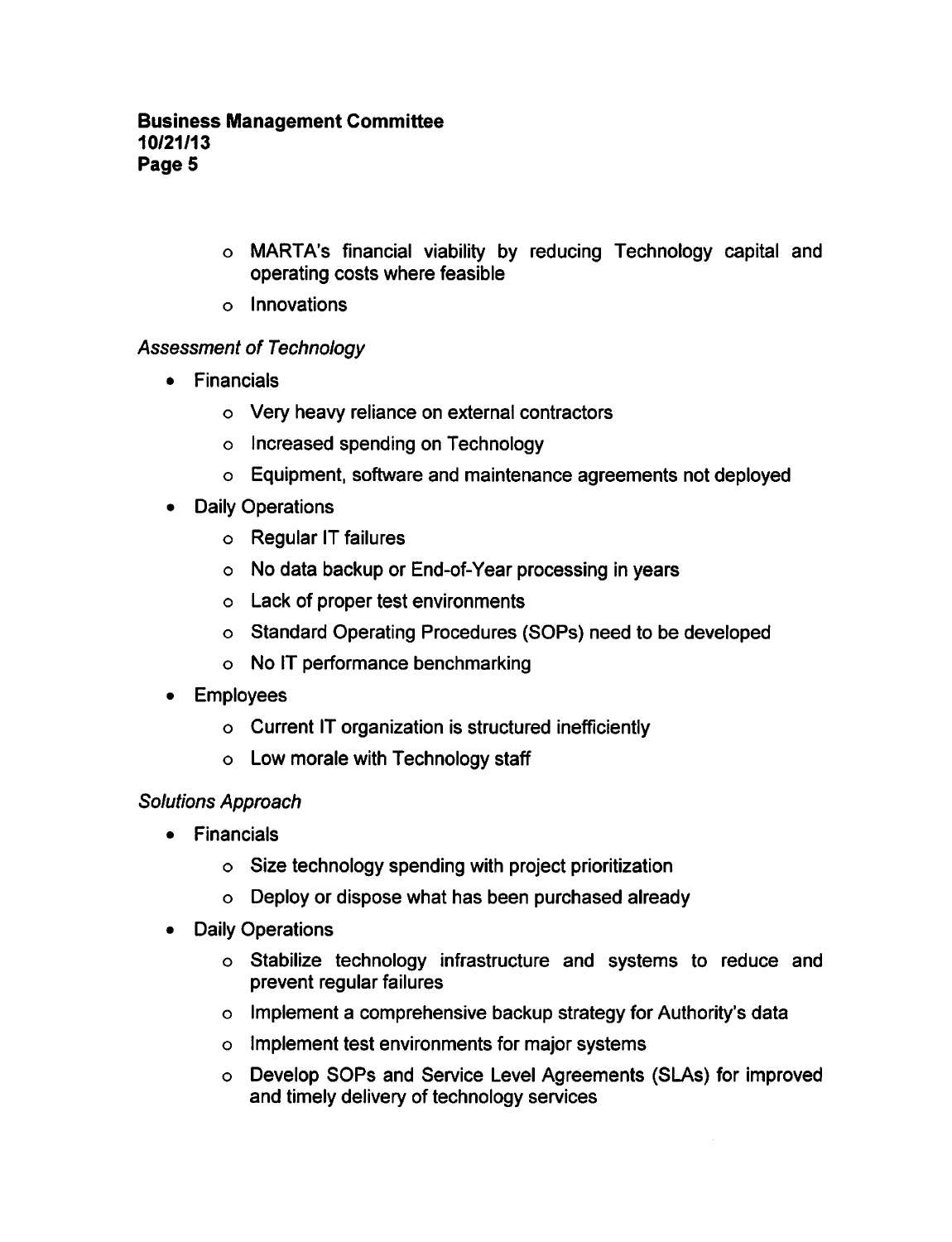- Define IT performance management in governance charter
- Employee
	- Develop core competencies in-house
	- Re-align IT organization and recruit needed skill-set
	- o Improve morale by including FTE staff in the delivery process
	- $\circ$  Provide competitive salaries to attract and retain qualified talent

# Resource Alignment

- Build core competency in-house
	- Utilize FTE staff to manage projects and for day-to-day operations
	- Higher productivity and morale
	- Balanced mix of outsource and insource
- Reduce dependency on contractors
	- Reduced cost
	- Sustain technical knowledge, ownership and accountability
- IT salary structure review in process
	- $\circ$  Collaboration with HR, Budget and IT
	- Establish benchmarks to compare with market pay levels
	- $\circ$  Obtain the budget allocation and management approval
- Migration planning of GCPS contractors underway as appropriate
- Re-organization of IT department for cost savings and better service delivery
	- Average GCPS consultant annual cost: \$193K
	- Average FTE salary with benefits: \$110K

## Technology Infrastructure Improvements

- Re-distributed storage and server configuration to stabilize and enhance performance of various systems in the authority, including:
	- Automated Fare Collection (AFC) systems
	- Email systems
	- Computer aided dispatch/vehicle locator systems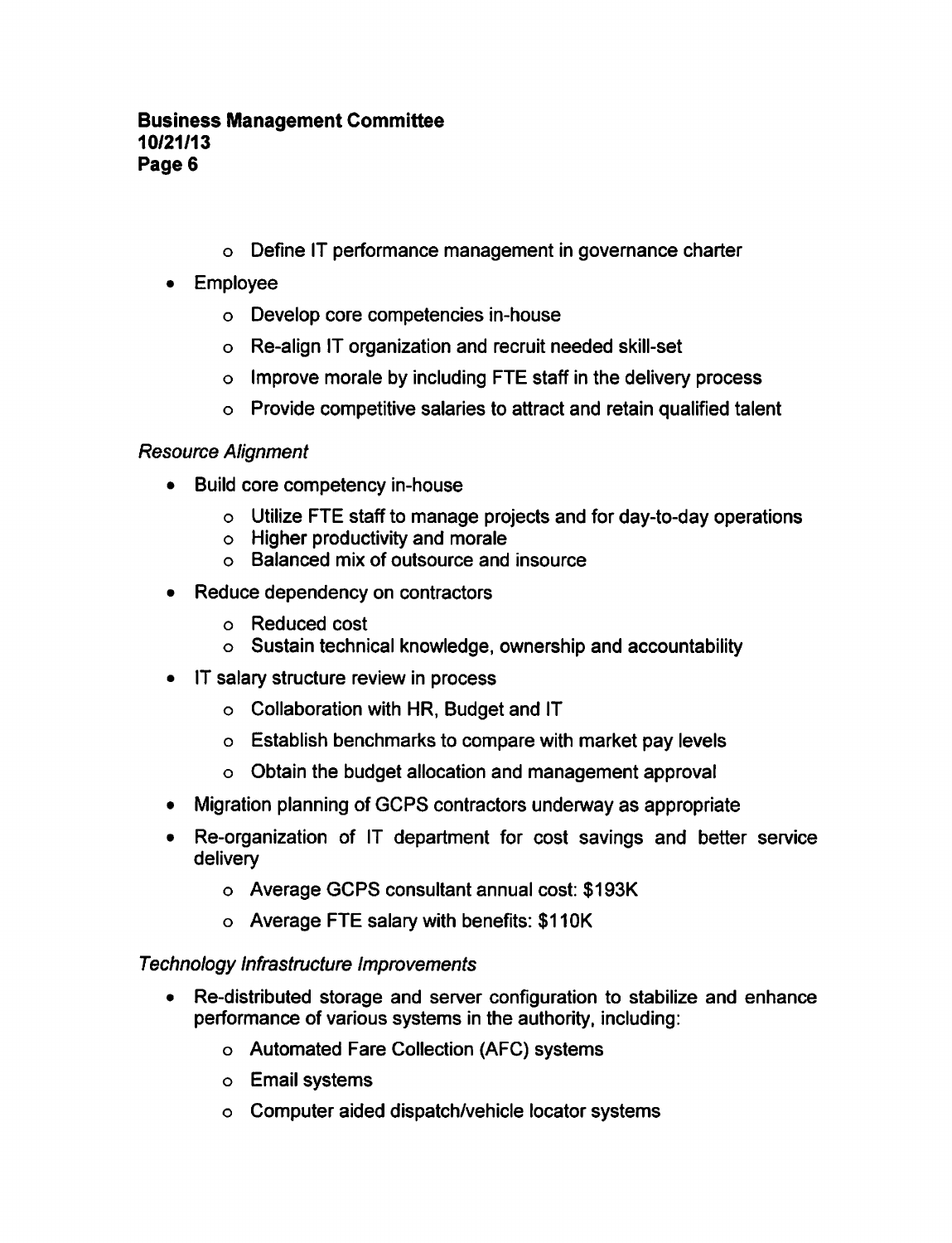### Business Management Committee 10/21/13 Page 7

- o Maintenance and material management systems
- Financial and human resource systems
- Resulted in speeding up systems performance by 300%
- Stabilized fare gate malfunctions (reduction by 70%)
- Deployed zip code verification at Breeze Vending Machines (BVMs) to reduce fraud
- Stabilized Breeze system credit/debit card processing failures

## Equipment Upgrades & Implementation

- Started to deploy previously purchased equipment in the resource center, Headquarters and Candler Park
	- Adding approximately \$2.8M of storage area network (SAN) equipment (since 2009) to CCTV system to increase capacity for On-board Vehicle Camera and Video Analytics projects
	- Utilizing approximately \$425K of server equipment (since 2008) to replace aging equipment and setting up test environment for better quality
	- o Implementing 5 EMC SAN storage units (\$558K) with 84TB capacity in November 2013 to stabilize, increase performance and recoverability
	- Deploying approximately \$1M of Voice Over IP (VOIP) equipment (since 2011) between November 2013 and May 2014 to train control rooms at stations
	- Additional savings can be achieved by consolidating software and hardware via increasing utilization

### Software Upgrades & Implementation

- Deploy various Trapeze software modules for customer self-service trip planning and real time information via web and smartphones and regular phones by December 2013
- Deployed Oracle manager self-service in July\*
- Deploy Oracle employee self-service in November\*
- Part of KPMG Audit recommendations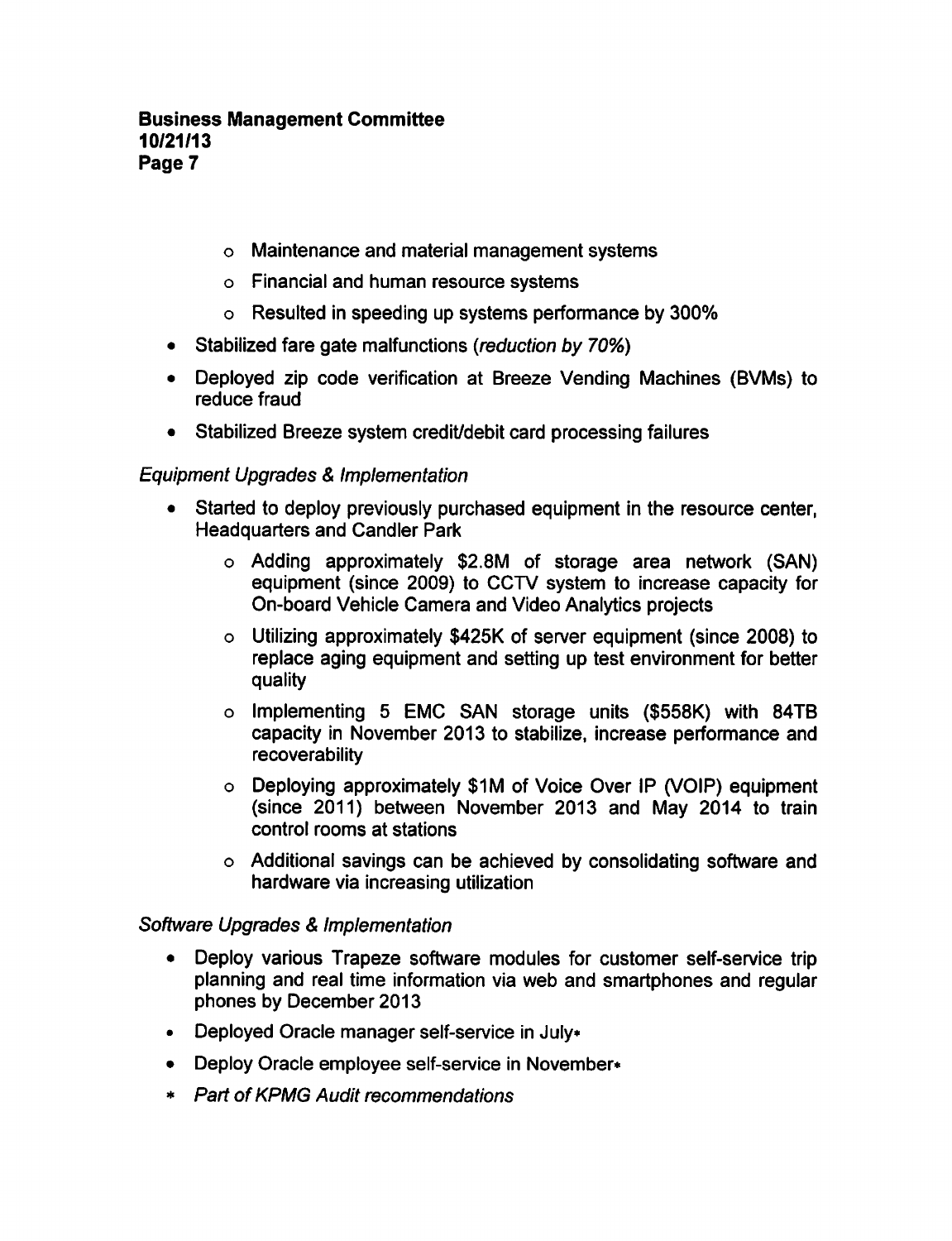## Improved Maintenance Agreements

- Cancelled or restructured unnecessary maintenance agreements
	- Saved approximately \$300K
- Continue due-diligence and fact finding on remaining maintenance agreements totaling \$11M

Reduced Capital and Operating Costs

- Prioritized and Re-scoped various projects for better efficiency
	- Smartcard reader upgrade project (saving \$8.1 M)
	- Data center replacement project (saving \$520K)
	- Various SharePoint initiatives both capital and operating (saving approximately \$1.5M)
	- Real-time rail information system developed in-house (saving approximately \$600K)
- Reduced additional expenditure with high-level adjustment on project components
	- Customer service software upgrade (saving approximately \$1M in FY14 and FY15)
	- Various project purchases (saving approximately \$900K)
- Better labor cost management
	- Reduce dependencies on contracted services by 93 GCPS contractors
	- Reduced overhead by saving approximately \$1.3 Million on GCPS work orders to be redeployed for future services

### ImprovedMARTA's Transit App

- Search Nearby Stops utilizing Riders' GPS location
- Real-time Bus Arrival Information
	- Using real-time bus AVL system data
	- $\circ$  Show next bus arrival time at a selected stop for each route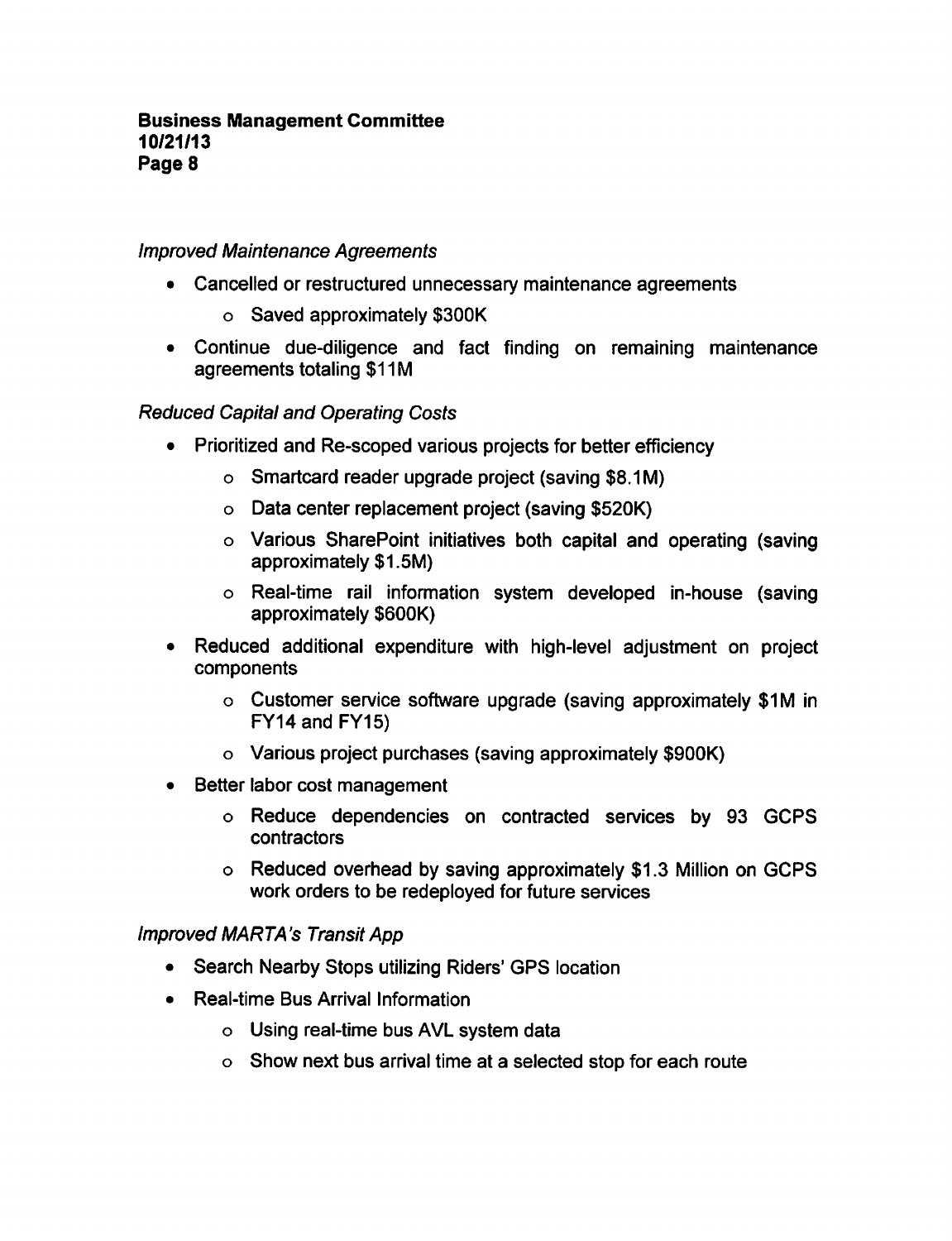- $\circ$  If patron chooses a route, the app will show real-time bus locations on the map, direction of traveling and on-time status
- Deployed on iPhone, Android version underway
- Use Real-time Train Arrival Data from Train Control same as Sign Post
- Display the next train arrival time at the rail station for each line
- Start testing mid-September
- Plan to launch late October

## Other Innovations in Process

- Zip code and address verification on Breezecard.com to reduce fraudulent charges
- Mobile Payment Apps for Fare Collection
- New board voting and document management system

## Upgrade Electronic Signage at Stations

- Signpost signs:
	- 152 LED/LCD signs deployed at stations
	- Approx. 50% working
- AVIS project will start installation June 2014
- $\bullet$  Interim Technology solution & entrance signs

Mr. Daniels asked about the timeline for implementation of previously purchased equipment.

Mr. Dunna said implementation is currently underway and is likely to be complete within six months; however VOIP will take a bit longer.

### Other Matters

The Committee received the August FY 2014 Key Performance Indicators as informational only.